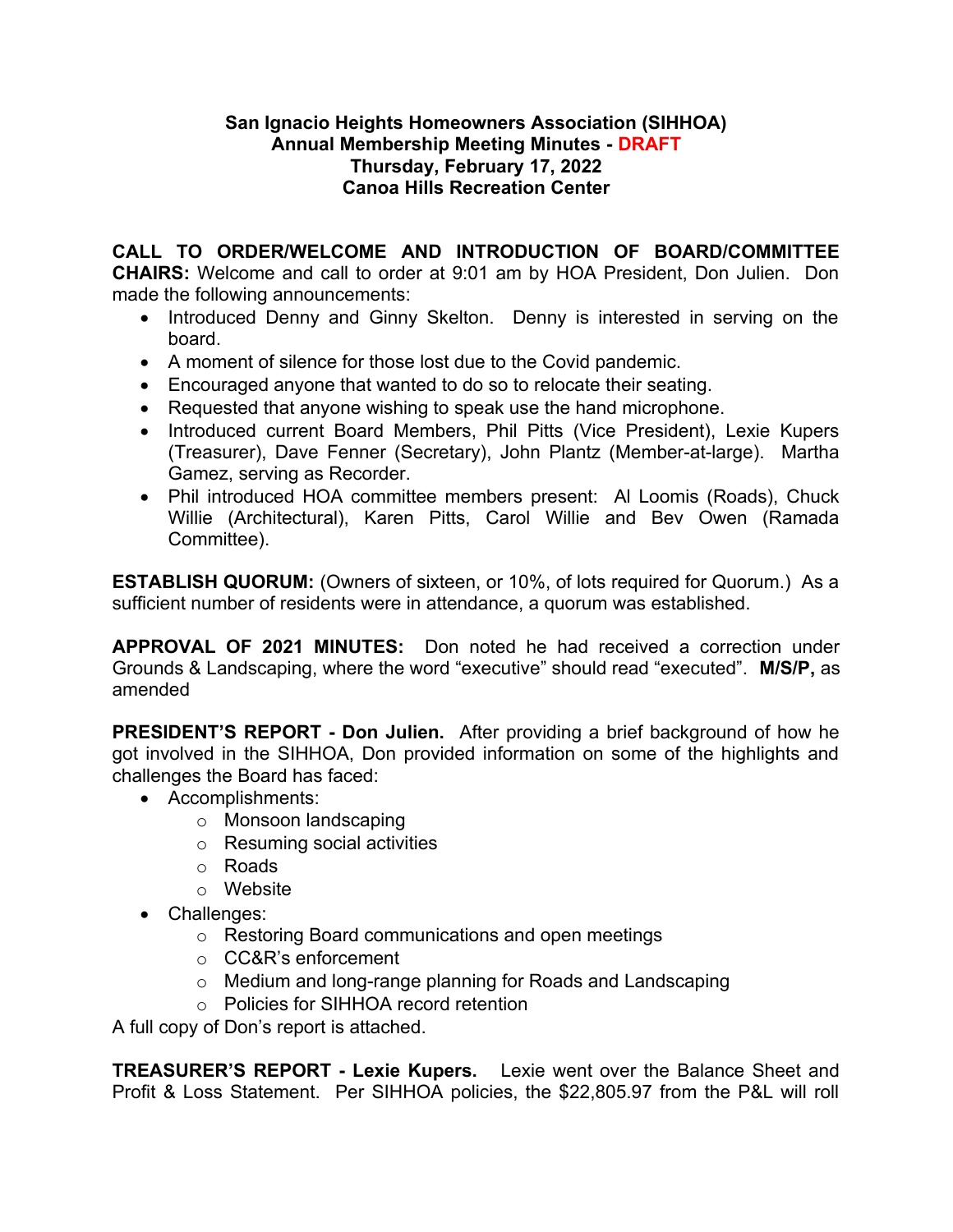over into the Roads fund. An explanation of the 2022 budget was provided, and attention brought to the rationale behind increases and decreases in budgeted amounts. The 2022 Budget was approved **(M/S/P)** as was the Treasurer's Report **(M/S/P**). A full copy of Lexie's Treasurer's Report is attached.

# **GROUNDS AND LANDSCAPING COMMITTEE REPORT - Phil Pitts.**

- Phil introduced the members of his committee: John Plantz, Denny and Ginny Skelton.
- Provided a brief overview of the division of the HOA into seven (7) work sections, how Felix Landscaping services those sections, where the Plat Maps are located.
- Provided acknowledgement of the fine efforts of Addy Murtaugh's Volunteer Landscaping team.
- Discussed the deeded easement site lines at the end of each corner in the HOA.

### **ROADS COMMITTEE REPORT - Al Loomis**.

- Frank Civil Consultants has been contracted to provide a 10-year comprehensive report and to provide recommendations for repair and/or replacement.
- When the report is available, a public meeting will be held.
- John Plantz and Andy Miller were introduced as members of the Roads Committee.
- There was a question raised about "substandard repairs" performed by the water company when fixing a water break on Mariquita. The water company claimed the repair was up to standards. The stretch of roadway will be addressed in the engineering report.

# **ARCHITECTURAL COMMITTEE REPORT – Chuck Willie.**

- Nine (9) Architectural requests were made in 2021, all approved**.**
- There is a revised form for requests (available on the website).

# **RAMADA COMMITTEE REPORT – Carol Willie.**

- Currently three (3) card groups, one (1) Mahjong and the Tuesday Men's Group are using the Ramada.
- Koffee Klatches have resumed and are held on the third Saturday of the month.
- The revised Ramada Policy is available on the website.

**BOARD ELECTIONS –** the only volunteer to serve on the board was **Denny Skelton**, who was unanimously elected. **M/S/P**

#### **MEMBER PARTICIPATION TIME**

- **Chuck Willie** (Manolita Drive) requested a current Resident List. A sign-up sheet to get an updated list was created.
- **Keith Siebers** (Circulo de la Pinata) commented on the recent article in the Green Valley News about an HOA Firewise review program. The Grounds & Landscaping Committee will see that we get on the list.